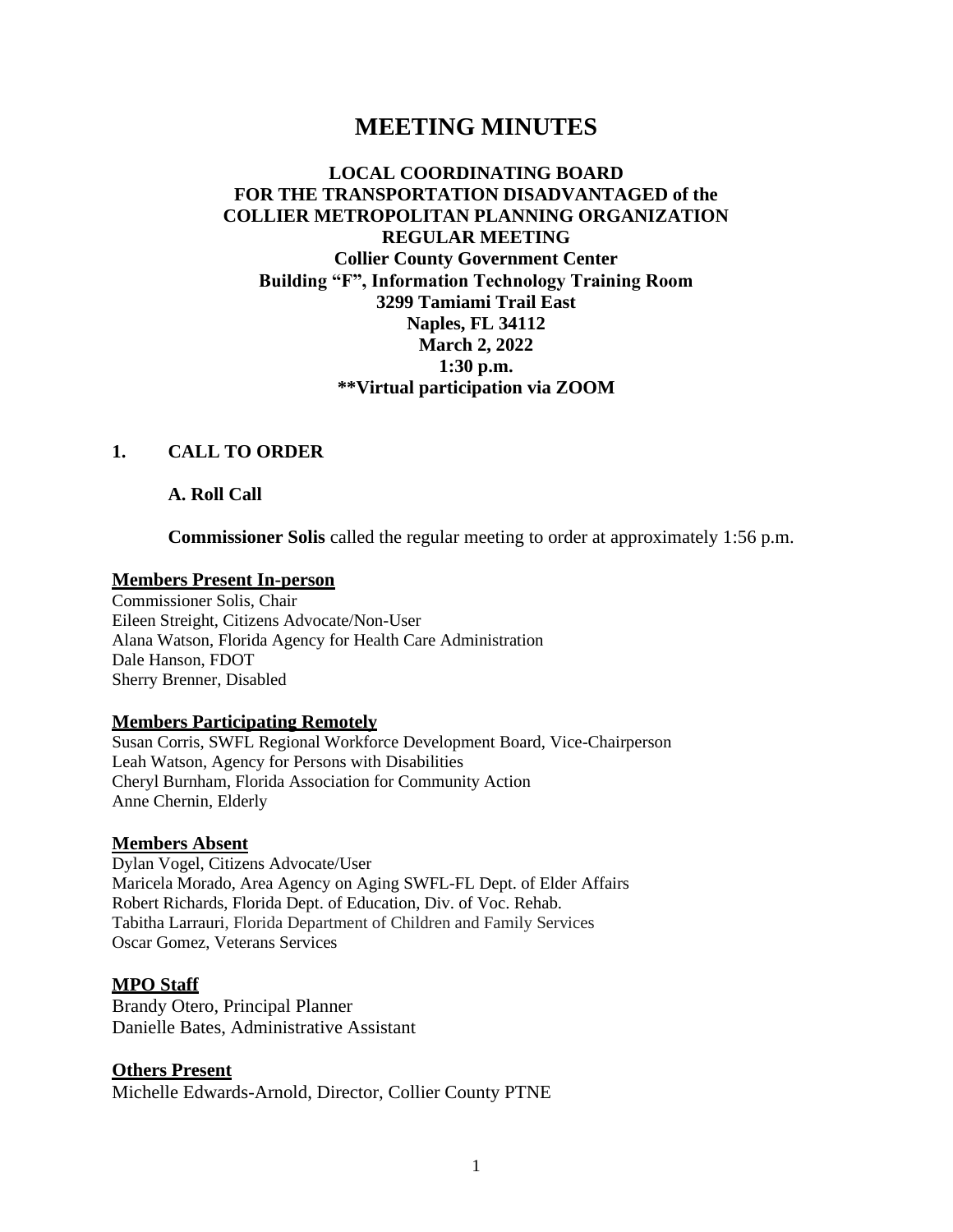Elena Ortiz-Rosado, PTNE Omar DeLeon, PTNE Alex Showalter Rosio Garcia Mari Maldonado, MV Transportation Andy Ramtahal, CAT Operator Richard Ticehurst, MV Transportation Deena Soogrim, PTNE (virtually) Margaret Ticehurst, PTNE (virtually) Maylin Santana, PTNE (virtually) Sandra Lime, PTNE (virtually) Tiffany Pulido (virtually)

# **2. OPEN TO THE PUBLIC FOR COMMENTS ON ITEMS NOT ON THE AGENDA**

None.

### **3. APPROVAL OF AGENDA**

**Ms. Otero:** One correction, next meeting is May 4 not September 7.

*Ms. Hanson moved to approve the agenda*. *Ms. A. Watson seconded. Passed unanimously*

### **4. APPROVAL OF MEETING MINUTES**

### **A. Approval of December 1, 2021 Meeting Minutes**

*Ms. Corris moved to approve the Meeting Minutes for December 1, 2021 Ms. Hanson seconded. Passed unanimously*

### **5. BOARD ACTION**

### **A. Recognize Operator Andy Ramtahal**

**Mr. DeLeon:** We want to take the opportunity to appreciate an operator who is excellent in customer service, and recognize an operator that has shown dedication, kindness, and timeliness for 4 years. Presented email included in the Executive Summary.

**Ms. Arnold:** CAT presented Mr. Ramtahal with a certificate, mask, gift certificate to Outback, t-shirt, and tote bag. I just want to say that email is just one of several about Mr. Ramtahal specifically. That shows dedication. We had a tough year with the staff shortage, but he was there 100% of the time, working many hours and his attitude was always the same.

**Ms. Brenner:** He is one of the best drivers.

**Ms. Maldonado:** I had to ruin the surprise and tell him, he was so worried, but he is a great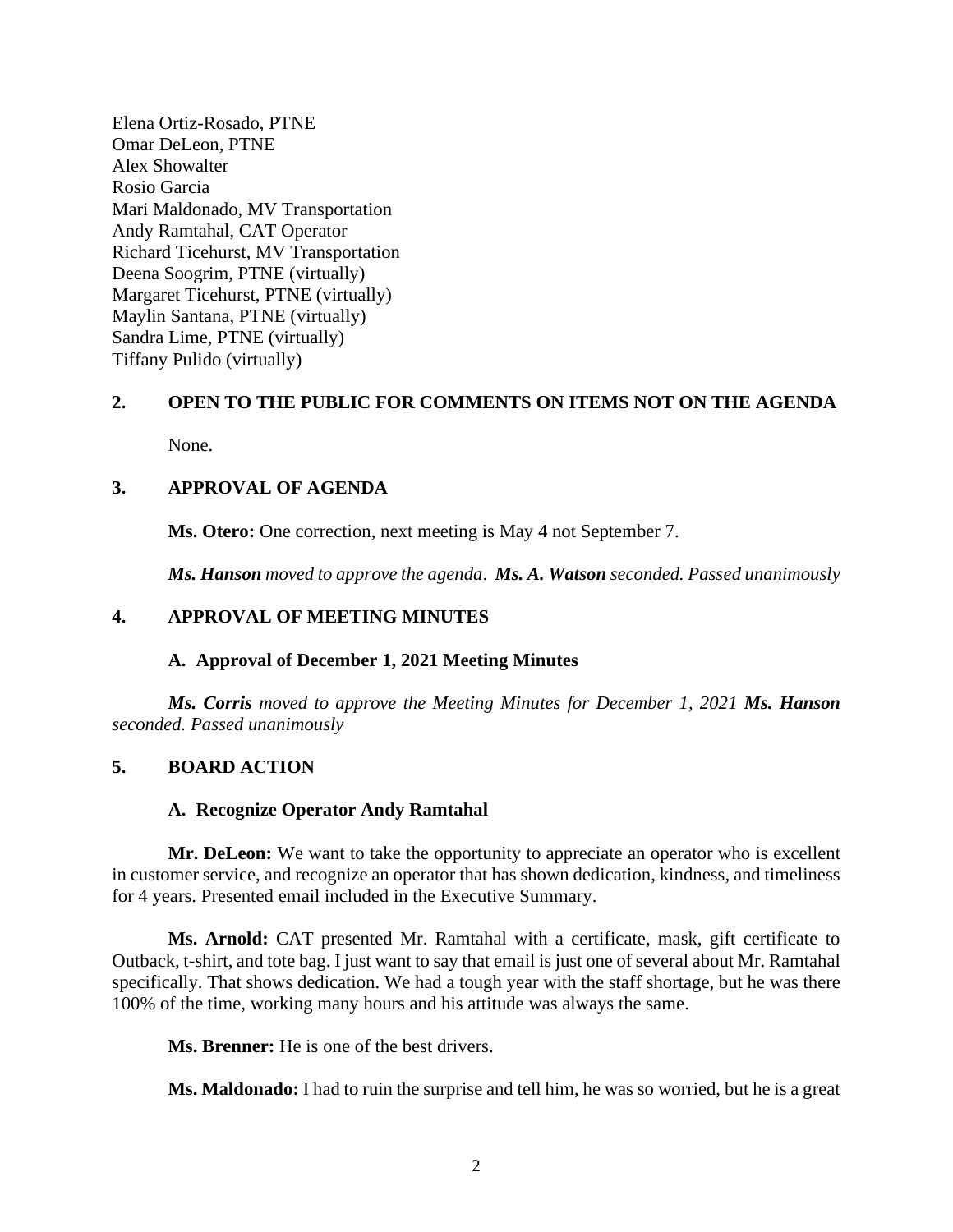person and driver.

### **B. Update Trip Prioritization Policy**

**Mr. DeLeon:** We came to the Board to implement trip prioritization and requested an additional update in December. We have successfully hired number of drivers and we are close to being where we need to be. There are more openings for trips. The recommendation here is to update the TDSP to be consistent with the priority list that was used during the pilot and to lift the pilot and go back to normal as presented in packet.

*Ms. Hanson moved to approve the policy as presented. Ms. A. Watson seconded. Passed unanimously*

# **6. REPORTS & PRESENTATIONS**

### **A. CTC Quarterly Report**

**Mr. DeLeon**: Presented information from the agenda packet. October, November, and December still had a driver shortage. October had 5,643 trips, there was a decline in on-time performance from the driver shortage, the number of cancelations and no shows has remained around 5% and 10% respectively, and there was an increase in passenger per hour. November has 5,558 trips with a decrease on-time trips, there were no suspensions, and no shows were about 10%. December was lower at 5,375 trips, the on-time trips was 72%, the passenger per hour number increased, the no show percentage was 7% and cancel trips were 1%. Medical trips and work trips require that they are not dropped off earlier than 30 minutes earlier than recommended time, and the on-time performance was less than last year. Another note about service is there is a new app to monitor, book, and cancel trips. We implemented a pre-pay balance, like a Starbucks card, on March 1, clients will be able to use the app to check balances and other elements will be improved.

**Ms. Arnold:** The app and available balance will be good for caregivers. We are no longer selling tickets, it's an administrative nightmare. Passengers can use up bought tickets but hopefully we'll be done in a month or so. Brian Morales with MV has resigned, in the meantime we have Richard Ticehurst.

### **B. MPO Quarterly Report**

**Ms. Otero**: Presented the quarterly progress report. We billed for completed grant items, including the for grievance policy item and Ms. Otero attended a required ttraining in October. There are several items to be completed. We need to update bylaws and complete the CTC evaluation. If anyone would like to ride a paratransit ride in March or April, let me know. We talk to passengers and do surveys as part of the evaluation.

Mr. DeLeon: It's a good opportunity to ride it, but it's also good to see what they do and the service. Stats are one thing but seeing the whole process is beneficial.

**Commissioner Solis:** Angela will set up one in April.